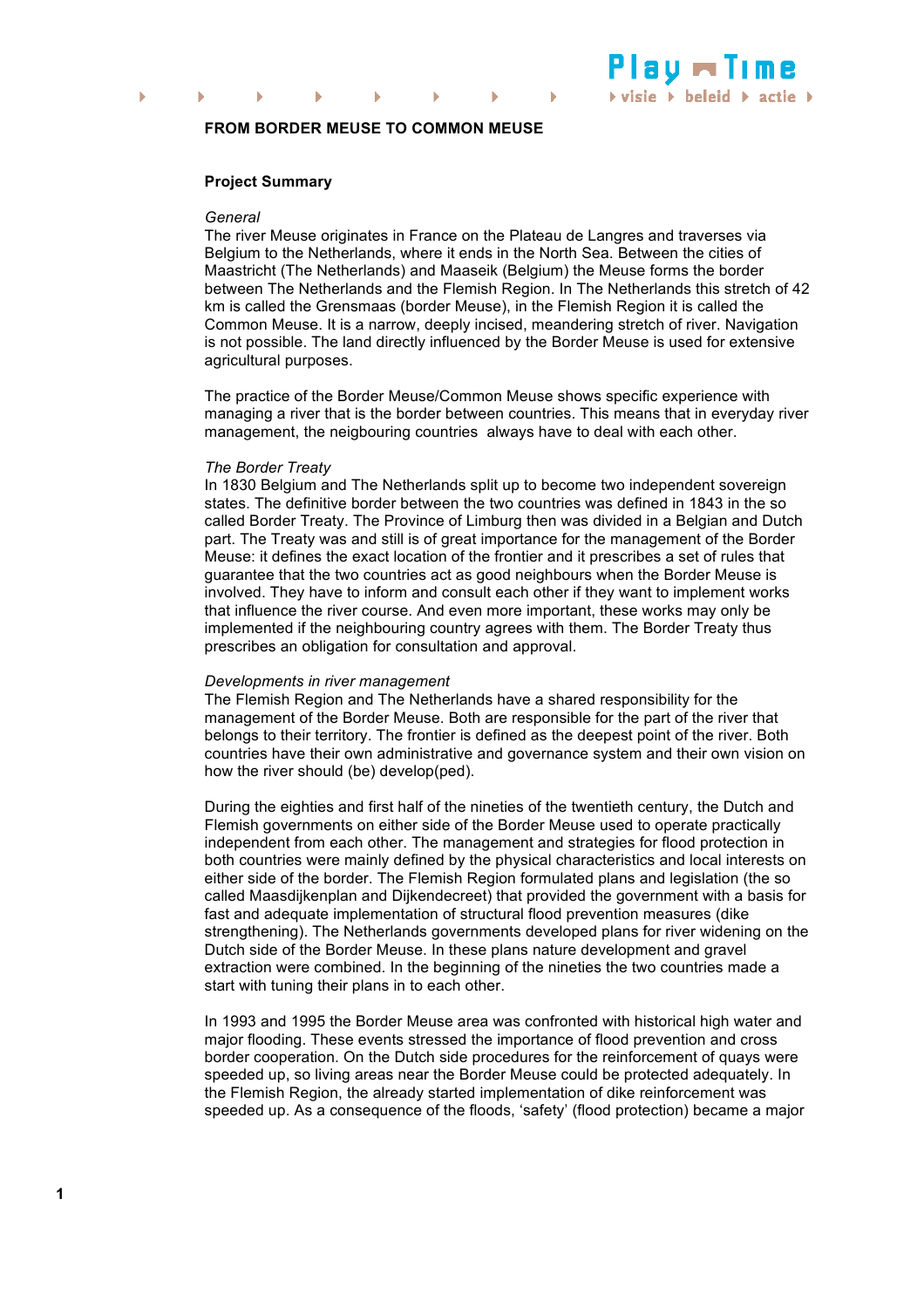issue in the management of the Border Meuse on the Dutch side, in addition to nature development and gravel extraction.

Within the framework of the Benelux Economic Union, The Flemish Region and The Netherlands signed in 1994 a Declaration of Intend that aimed at a common spatial vision document for the Border Meuse/Common Meuse. The spatial vision document should become a common framework for assessment and coordination of plans and initiatives on either side of the border.

## **Cross border aspects**

#### *Actors involved*

The following actors were/are involved in the management of the Border Meuse/Common Meuse:

- Flemish Region (Vlaams Gewest, Belgium), NV de Scheepvaart, Dienst Milieu, Natuur en Landbouw
- Central government in The Nederlands (Ministery of Traffic, Public Works and Water Management; Ministery of Agriculture, Nature and Food Quality)
- Province of Limburg (The Netherlands)
- Province of Limburg (Belgium)

## *The 1994 Declaration of Intend*

The objective of the Declaration of Intend that was signed in 1994 was to develop a common (cross border) spatial vision document for the Border Meuse valley. However, it appeared not possible to realize a common framework for assessment of plans within the intended time frame. Political and public discussions about the plan development in The Netherlands and the Flemish Region needed more time than foreseen. As a consequence both countries developed their own plans: the 'Border Meuse plan' in The Netherlands and the plan 'Living Border Meuse' in the Flemish Region.

Although a common spatial vision was not realized, the cooperation resulted in a common scientific basis for the assessment of effects of (existing) plans on either side of the border. Now also the mutual influence of these plans (the cumulative effects) could be assessed in an undisputed way. The so called 'Cumulative Research' focuses mainly on the aspects hydrology, morphology, ground water and ecology.

The Cumulative Research showed that the autonomous river developments, with riverbanks continuously getting steeper, deepening of the summer bed, lowering of the ground water level and the realisation of structural flood prevention measures would be unfavourable. River widening in combination with nature development would be an option to turn this autonomous trend. That way, surface water levels will be lowered and nature will have space to develop alongside the Common Muse.

In addition the Dutch plans for river widening in order to lower the water levels, appeared to increase the water levels in three locations. And they would most probably cause lowering the groundwater levels with significant effects on Flemish areas that are protected by the Habitat Directive. Altogether this lead to even more intensive coordination between Flanders and The Netherlands. Coordination took place on the level of water managers from both countries that were directly involved with daily management of the river.

#### *New élan in the cooperation*

The Cumulative research provided a scientific base for an assessment methodology. Both Flanders and The Netherlands accepted this methodology. They both assessed the Flemish and Dutch plans separately and determined the total effect (cumulative effect) on the river system and its environment of the two plans together. As a consequence of this joint framework for assessment mutual thrust grew between the two countries. Both countries were convinced that the problems with groundwater levels and local increase of surface water levels could be discussed and solved. In addition the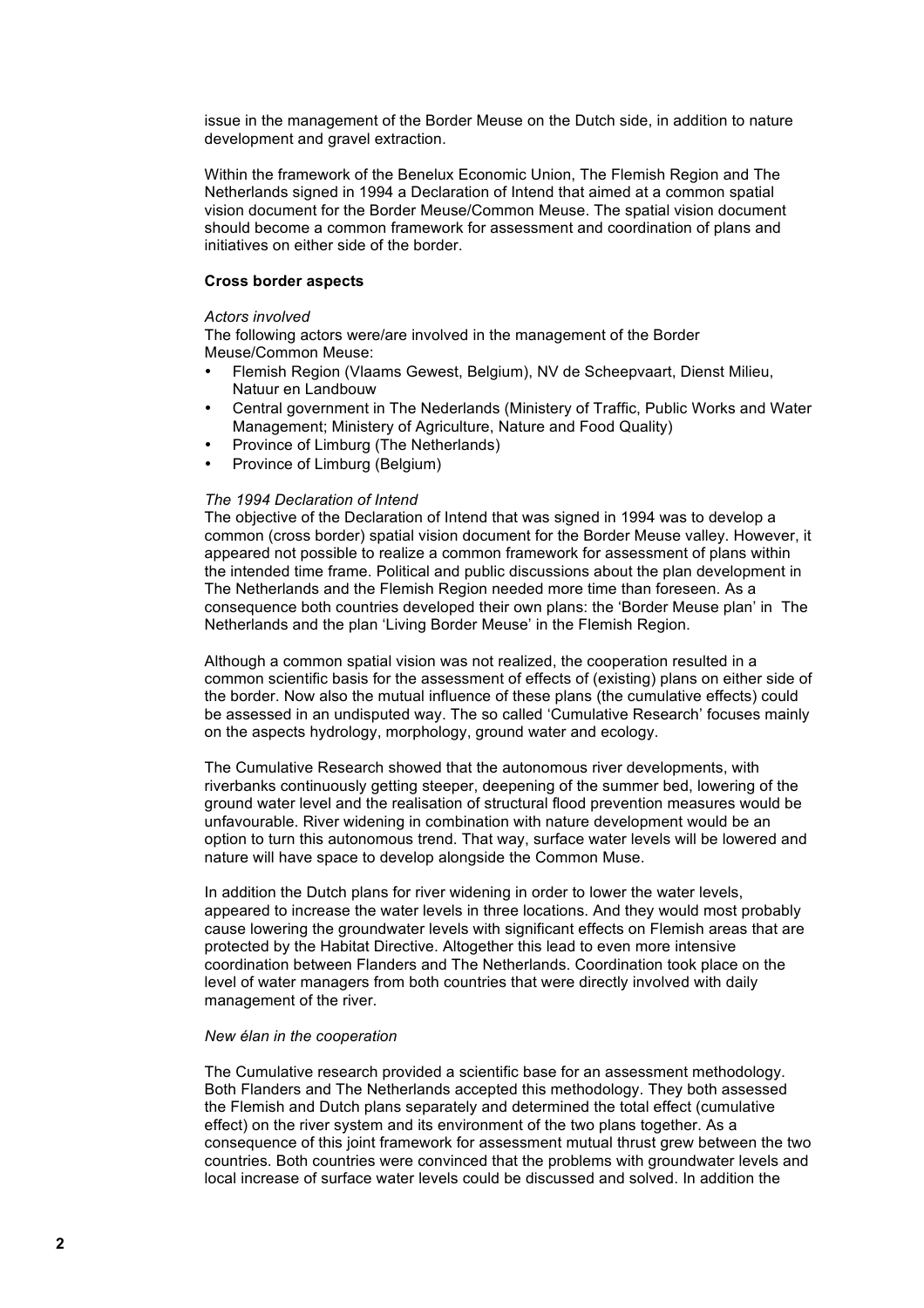determination of the cumulative effect showed that local negative effects of the plans on one side of the river could be compensated with measures on the other side.

This was a confirmation of the importance of and need for cooperation and coordination between the two countries. Both Flanders and The Netherlands were prepared to meet the challenge of optimisation of management strategies in order to reach mutual benefits. In May 2005, this starting point was formalized in a new Flemish-Dutch Ministerial Declaration '*Samenwerken aan de Gemeenschappelijke Maas*' (Cooperation for a Common Meuse). This Ministerial Declaration stated the principles of cooperation. Furthermore was agreed that the negative effects of the plans mentioned above would be solved.

The Ministerial Declaration with its principles of cooperation has become the joint framework for the cooperation between the two riperian countries, for all future initiatives concerning the Common Meuse.

*Five principles for a Common Meuse*

- 1. *Definition of common objectives and shared vision on end results* The Common Meuse is supposed to become a river with natural characteristics. Nature development along the Common Meuse means the realiasation of consists of a sustainable ecosystem characterised by natural and dynamic processes, together with a high environmental quality and space for the preservation and development of riverine habitats and species. This requires *space and freedom for nature*, within *fixed limits of flood protection*. Planning and management will coordinated with objectives of flood protection and nature development as much as possible.
- 2. *Definition of a common reference situation*

The hydrological conditions of 1995 and the water levels of that time are the starting points for flood protection. *Worsening the situation in relation to this reference situation due to man made interventions in the river and land use is not allowed.*

The Dutch Border Meuse plan will lead to an improved flood protection and development of river nature. In two locations however, water levels will rise (a little) in relation to the reference conditions of 1995. The Netherlands and Flanders agreed on a common solution. Based on the fifth principle (see below) The Netherlands will finance the widening of the river bed on Flemish side.

3. The Flemish – Dutch cooperation aims at objectives for flood prevention and nature development as defined in the Dutch 'Grensmaasplan (Border Meuse plan)' and the Flemish plan 'Levende Grensmaas – 1997 (Living Border Meuse – 1997)'. Flood prevention will be the major precondition for future planning, implementation and management. This means that forest timber is only permitted after sufficient space for the river has been realized. The nature balance in the winter bed of the river needs to persist. Therefore, if flood prevention will be realized at the expense of existing nature values, extra space needs to be created in the winterbed for nature compensation.

If there is no space available for unrestrained vegetation because it will limit the water discharge capacity of the river, the vegetation has to be cut back regularly. Flanders and The Netherlands are looking for possibilities for further river widening in order to develop natural dynamics.

4. River widening causes lower water levels in the river. As a consequence the risk for a fall in groundwater levels will arise in the surroundings of the river. This entails the obligation to design river widening and nature development in a way that significant negative effects for nature will be avoided, in accordance with the objectives and criteria of the European Birds- and Habitat Directives.